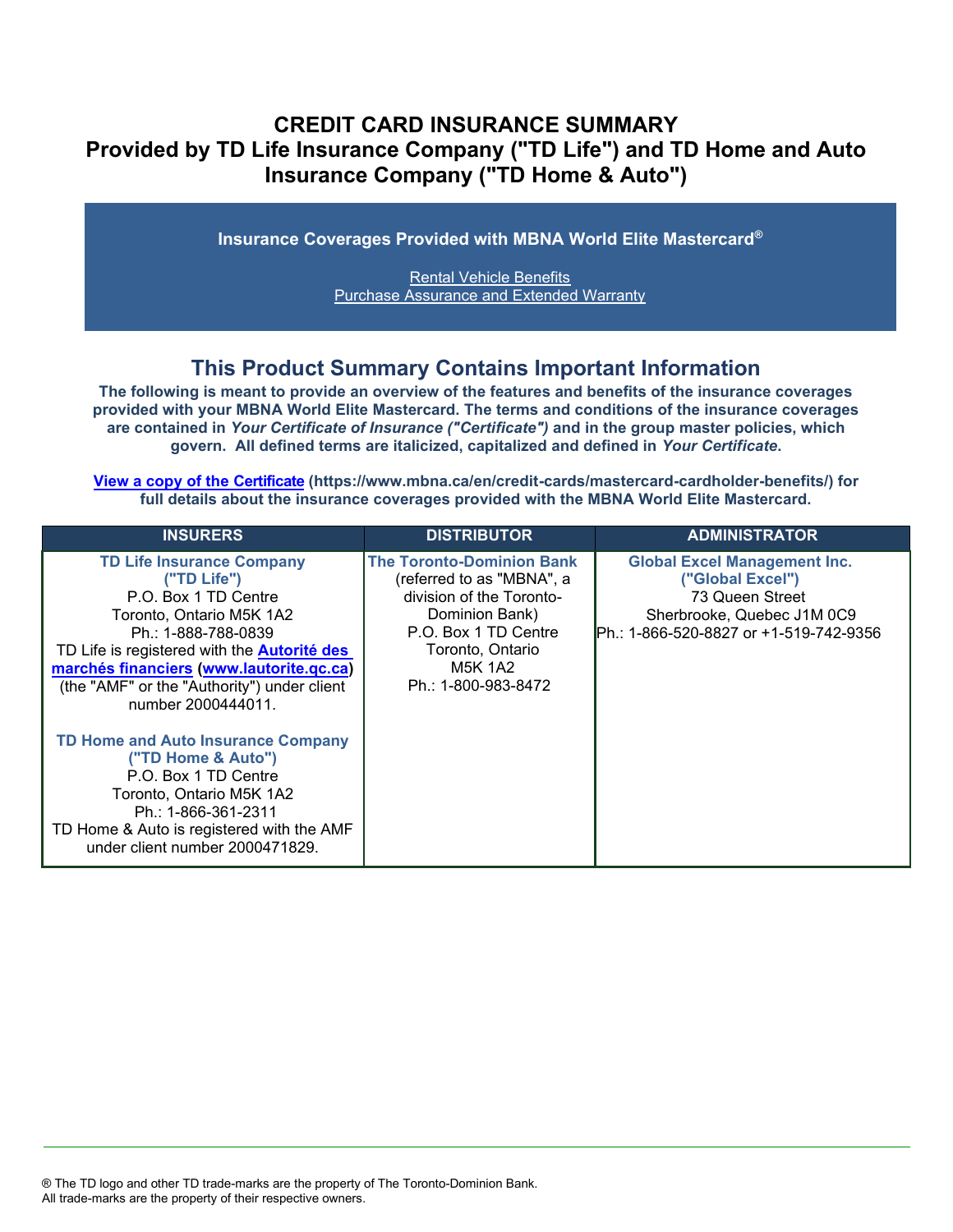# **General Information You Need to Know**

The following is applicable to **all insurance coverages** provided with the MBNA World Elite Mastercard, unless otherwise specified*:*



**Complaint Handling:** For information about our complaint processing policy and where a complaint may be filed, please visit our Customer Service & Problem Resolution page at: **<https://www.tdinsurance.com/customer-service/problem-resolution>**.



**Misrepresentation:** *You* must be accurate and complete in *Your* dealings with the *Insurer* at all times. The *Insurer* will not pay a claim if *You*, any person insured under *Your Certificate* or anyone acting on *Your* behalf makes a misrepresentation, attempts to deceive or mislead the *Insurer*, or makes a fraudulent, false or exaggerated statement or claim.



**Cancellation:** Insurance coverages are considered canceled on the date the credit card account is closed. If, at any time, *You* don't want these insurance coverages, *You* can decide not to use them or contact *Your* credit card provider to apply for a different credit card with alternative insurance coverages.



**Cost:** Your MBNA World Elite Mastercard has an annual fee charged by your credit card provider. No fee will be charged for the insurance coverages provided with the MBNA World Elite Mastercard.



**Claims:** *You* must report *Your* claim to *Our Administrator* by calling 1-519-742-9356 no later than the following time limits after the date the covered event(s) occurred:

- **Rental Vehicle Benefits**
- $\circ$  Immediately; refer to section General Provisions under "Claims" for full details
- **Purchase Assurance and Extended Warranty Protection** 
	- o 30 days; refer to section General Provisions under "Notice of Claims" for full details

Once *We* have approved the claim, *We* will notify *You* and payment will be made within 60 days. If the claim has been denied, *We* will inform *You* of the claim denial reasons within 60 days. *You* can appeal the decision by submitting new information to *Our Administrator*. For complete details, please see the applicable claims section (as listed above) in *Your Certificate.*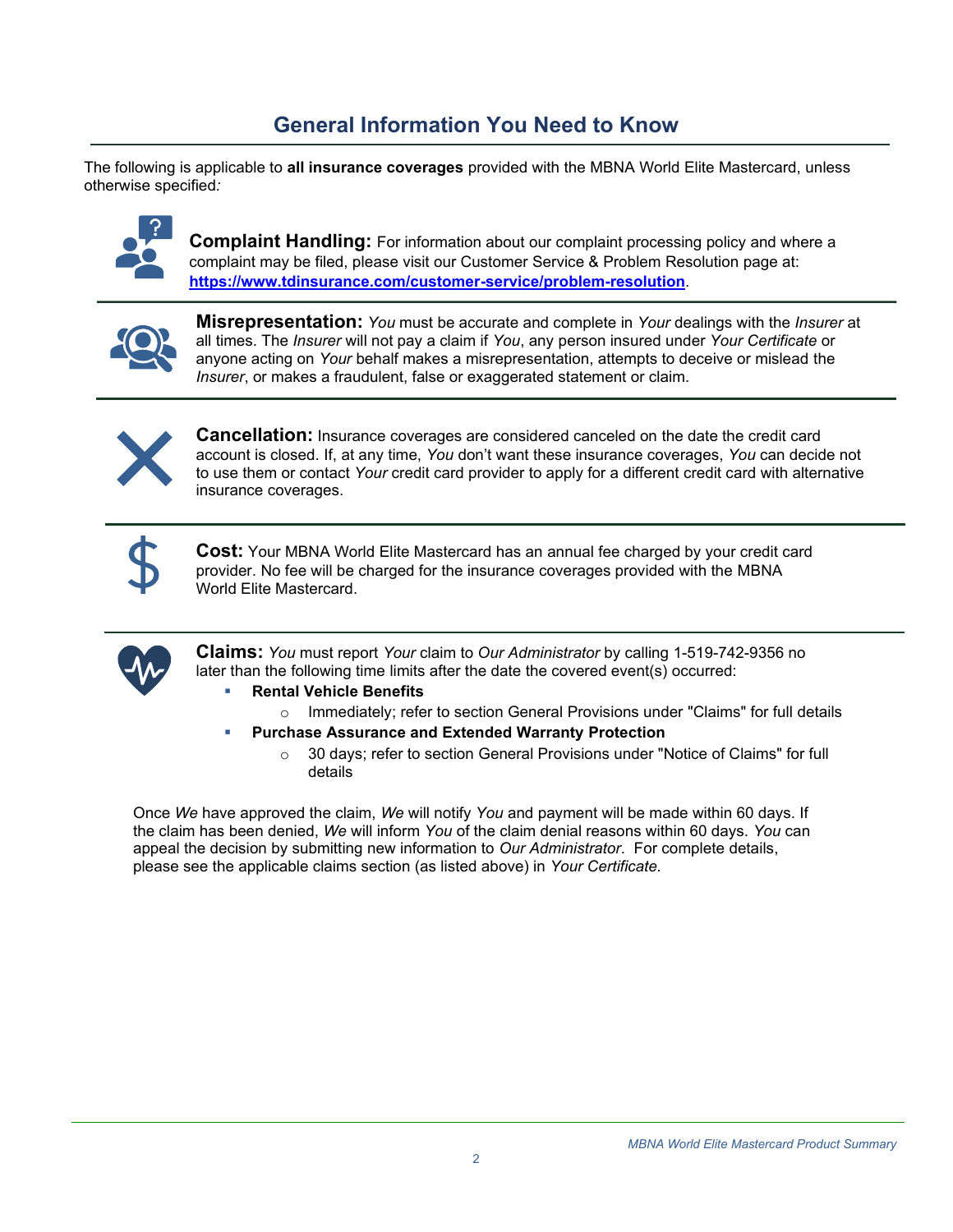# **General Information You Need to Know**

| Ц | <b>Eligibility:</b>                                       |                                                                                                                                                                                                                                                                                                                                                                                                                                                                                                                                           |                                                                                                                                                                                                                                                                         |
|---|-----------------------------------------------------------|-------------------------------------------------------------------------------------------------------------------------------------------------------------------------------------------------------------------------------------------------------------------------------------------------------------------------------------------------------------------------------------------------------------------------------------------------------------------------------------------------------------------------------------------|-------------------------------------------------------------------------------------------------------------------------------------------------------------------------------------------------------------------------------------------------------------------------|
|   | <b>Benefit</b>                                            | <b>Who is Eligible</b>                                                                                                                                                                                                                                                                                                                                                                                                                                                                                                                    | <b>Additional Eligibility Requirements</b>                                                                                                                                                                                                                              |
|   | <b>Rental Vehicle Benefits</b>                            | <b>Collision Damage Waiver</b><br>Benefits:<br><b>Primary Cardholder</b>                                                                                                                                                                                                                                                                                                                                                                                                                                                                  | Benefits will apply when the<br>L.<br>Cardholder enters into a<br>non-renewable rental<br>agreement for a Rental<br>Vehicle, where the total                                                                                                                            |
|   |                                                           | <b>Rental Vehicle Accidental</b><br><b>Death and Dismemberment</b><br>(AD&D) Benefits:<br><b>Primary Cardholder</b><br><b>Primary Cardholder's Spouse</b><br><b>Primary Cardholder's</b><br><b>Dependent Children</b><br>parent, parent-in-law, sister or<br>brother while Occupying the<br><b>Rental Vehicle with the</b><br>Cardholder<br><b>Rental Vehicle Personal</b><br><b>Effects</b><br><b>Primary Cardholder</b><br><b>Primary Cardholder's Spouse</b><br>children, parent, parent-in-law,<br>sister or brother while travelling | period does not exceed<br>thirty-one (31) days (subject<br>to limitations and exclusions)<br>The Rental Vehicle must be<br>٠<br>operated by the Cardholder<br>or another authorized person<br>under the rental agreement                                                |
|   |                                                           | with the Cardholder                                                                                                                                                                                                                                                                                                                                                                                                                                                                                                                       |                                                                                                                                                                                                                                                                         |
|   | <b>Purchase Assurance and</b><br><b>Extended Warranty</b> | <b>Primary Cardholder</b><br><b>Authorized User</b>                                                                                                                                                                                                                                                                                                                                                                                                                                                                                       | When the <i>Insured Person</i><br>ш<br>charges the full cost of<br>covered personal property to<br>the Account; or<br>If the <i>Insured Person</i><br>٠<br>purchases a covered<br>personal property using an<br>access cheque issued in<br>connection with the Account. |

**Note:** For full details, please see the "Eligibility" section and/or the definition of "*Insured Person*" in each *Certificate*.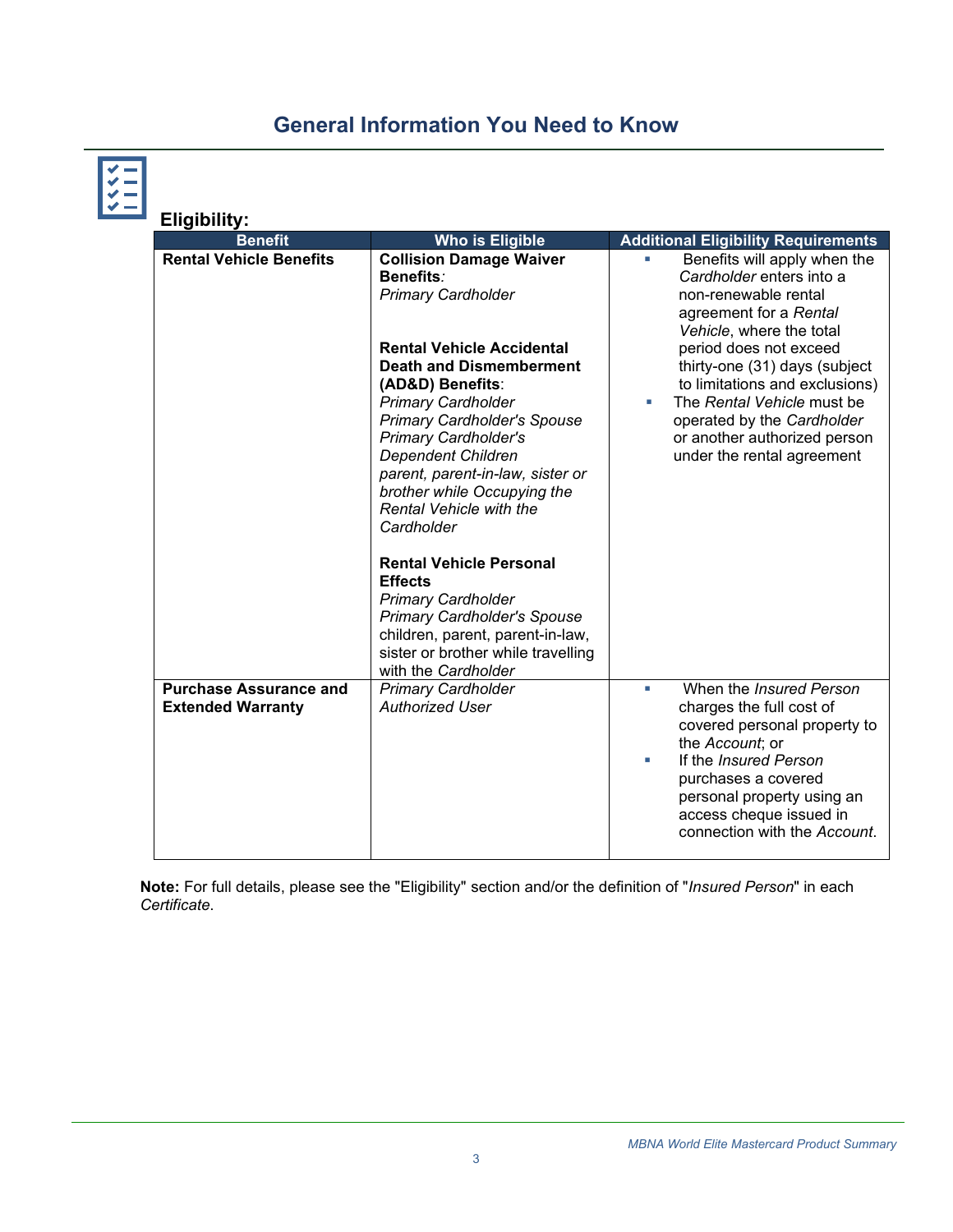### **Rental Vehicle**

*Issued by TD Home & Auto and TD Life under Group Policy Number TGV009 (the "Policy") to MBNA, a division of The Toronto-Dominion Bank (the "Policyholder"). Global Excel provides Claims and Assistance services under the Group Policy.*

#### **What is included in this coverage?**

You are covered for:

Collision Damage Waiver (CDW) Benefits, including:

- 1. Damage to Your Rental Vehicle
- 2. Theft of Your Rental Vehicle or any of its respective parts or accessories
- 3. Rental agency charges for valid loss-of-use while Your Rental Vehicle is being repaired; and
- 4. Reasonable and customary charges for towing your Rental Vehicle to the nearest available facility.

**Note:** This coverage does not provide any form of third party automobile property damage or personal injury liability insurance.

Rental Vehicle Accidental Death and Dismemberment (AD&D): in the event that an *Insured Person* suffers an *Accidental Bodily Injury*.

Rental Vehicle Personal Effects Benefits: in the event of theft or damage to your personal effects while in transit or in any hotel, or other building, en route during a trip with the *Rental Vehicle* for the duration of an eligible rental period.

| <b>Benefit</b>                                                  | <b>Maximum Benefit Payable</b>                                                                                                                                                                                                                                                             |                       |
|-----------------------------------------------------------------|--------------------------------------------------------------------------------------------------------------------------------------------------------------------------------------------------------------------------------------------------------------------------------------------|-----------------------|
| <b>Collision Damage Waiver (CDW)</b>                            | The amount of the benefit payable will equal to the cost of<br>the repair or replacement cost of your Rental Vehicle<br>which has been damaged or stolen, less any amount or<br>portion of the loss assumed, waived or paid by the vehicle<br>agency, the insurer, or third party insurer. |                       |
| <b>Rental Vehicle Accidental Death and</b><br>Dismemberment*    | Cardholder                                                                                                                                                                                                                                                                                 | <b>Insured Person</b> |
| <b>Loss of Life</b><br>$\bullet$                                | \$200,000                                                                                                                                                                                                                                                                                  | \$20,000              |
| Loss of Both Hands and Feet<br>$\bullet$                        | \$200,000                                                                                                                                                                                                                                                                                  | \$20,000              |
| Loss of One Foot or One                                         |                                                                                                                                                                                                                                                                                            |                       |
| Hand and the Entire Sight of                                    | \$200,000                                                                                                                                                                                                                                                                                  | \$20,000              |
| Loss of Entire Sight of Both<br>$\bullet$                       | \$200,000                                                                                                                                                                                                                                                                                  | \$20,000              |
| Loss of One Hand and One<br>$\bullet$                           | \$200,000                                                                                                                                                                                                                                                                                  | \$20,000              |
| Loss of Speech and Hearing                                      | \$200,000                                                                                                                                                                                                                                                                                  | \$20,000              |
| Loss of One Hand or One<br>$\bullet$                            | \$100,000                                                                                                                                                                                                                                                                                  | \$10,000              |
| <b>Loss of Entire Sight in One</b><br>٠                         | \$100,000                                                                                                                                                                                                                                                                                  | \$10,000              |
| Loss of Speech<br>٠                                             | \$100,000                                                                                                                                                                                                                                                                                  | \$10,000              |
| Loss of Hearing<br>$\bullet$                                    | \$100,000                                                                                                                                                                                                                                                                                  | \$10,000              |
| Loss of Thumb and Index<br>$\bullet$<br>Finger on the Same Hand | \$50,000                                                                                                                                                                                                                                                                                   | \$5,000               |
| <b>Rental Vehicle Personal Effects Benefits</b>                 | The maximum coverage during the rental period is \$1000<br>for each Insured Person. The total benefits during each<br>rental period is limited to \$2000 per Account.                                                                                                                      |                       |

#### **What are the benefits?**

**\*Note:** This coverage does not provide any form third party automobile property damage or personal injury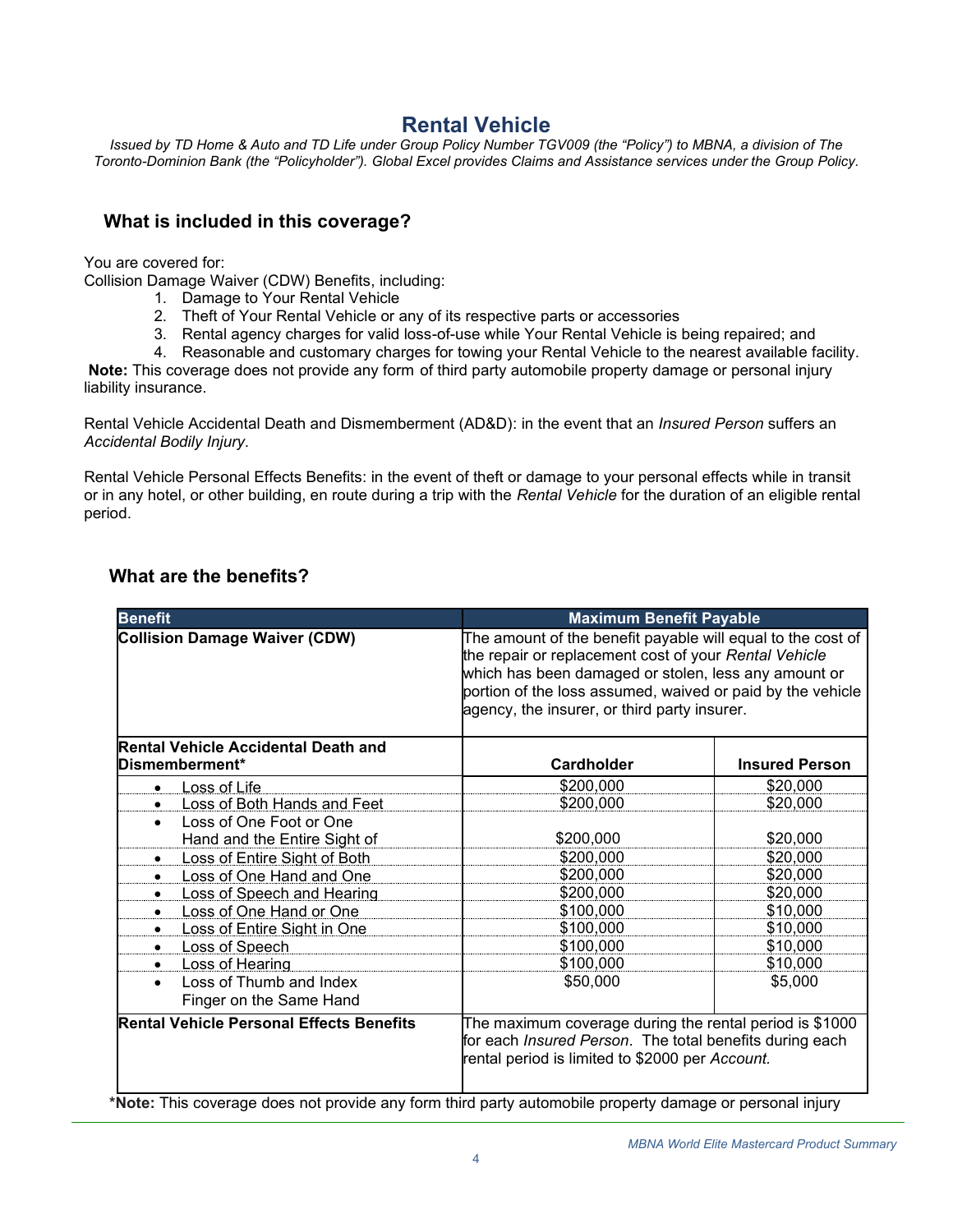liability insurance. The maximum total benefit payable, per Account, for any one accident is \$300,000.

### **What are the limitations and exclusions?**

This insurance contains limitations and exclusions. *We* will not pay benefits if a claim is directly or indirectly a result of one or more of the following:

- **Damage**
- **Violation of Rental Agreement**
- **Intentional Acts**
- **Intoxication**
- **Disease**
- **Medical Complications**
- **Drugs or Poison**
- **Illegal Trade**
- Criminal Offence
- **Off-road Operation**
- War or Insurrection
- **Confiscation**
- Seizure or Destruction
- **Suicide**

#### **Collision Damage Waiver**

This insurance contains limitations and exclusions.

- *You* must decline the collision damage waiver benefits offered by the car rental agency. If such coverage is not available from the car rental agency, then Collision Damage Waiver benefits will not be available under this *Certificate*.
- The lifetime benefits have a cumulative limit of \$65,000 per *Accoun*t.
- This coverage does not apply to Rental Vehicles rented for a period exceeding thirty-one (31) days.
- This coverage will not pay for cost of any insurance offered by or purchased through the car rental agency, even if it is mandatory or included in the cost of the rental.
- Vehicles not included are:
	- o Vans,
	- o Trucks,
	- o Campers or trailers,
	- o Off-road vehicles,
	- o Motorcycles, mopeds or motorbikes,
	- o Expensive or exotic vehicles, antique vehicles
	- o Recreational vehicles,
	- o Leased vehicles.

#### **Rental Vehicle Personal Effects**

This insurance contains limitations and exclusions. It does not include money, bullion, banknotes, securities, other numismatic property, tickets or documents. Computers, software and cellular telephones are not covered. Benefits will not be paid if loss results from *Mysterious Disappearance*.

For complete details, please see Part 1 – Rental Vehicle Benefits Certificate of Insurance section in *Your Certificate.*